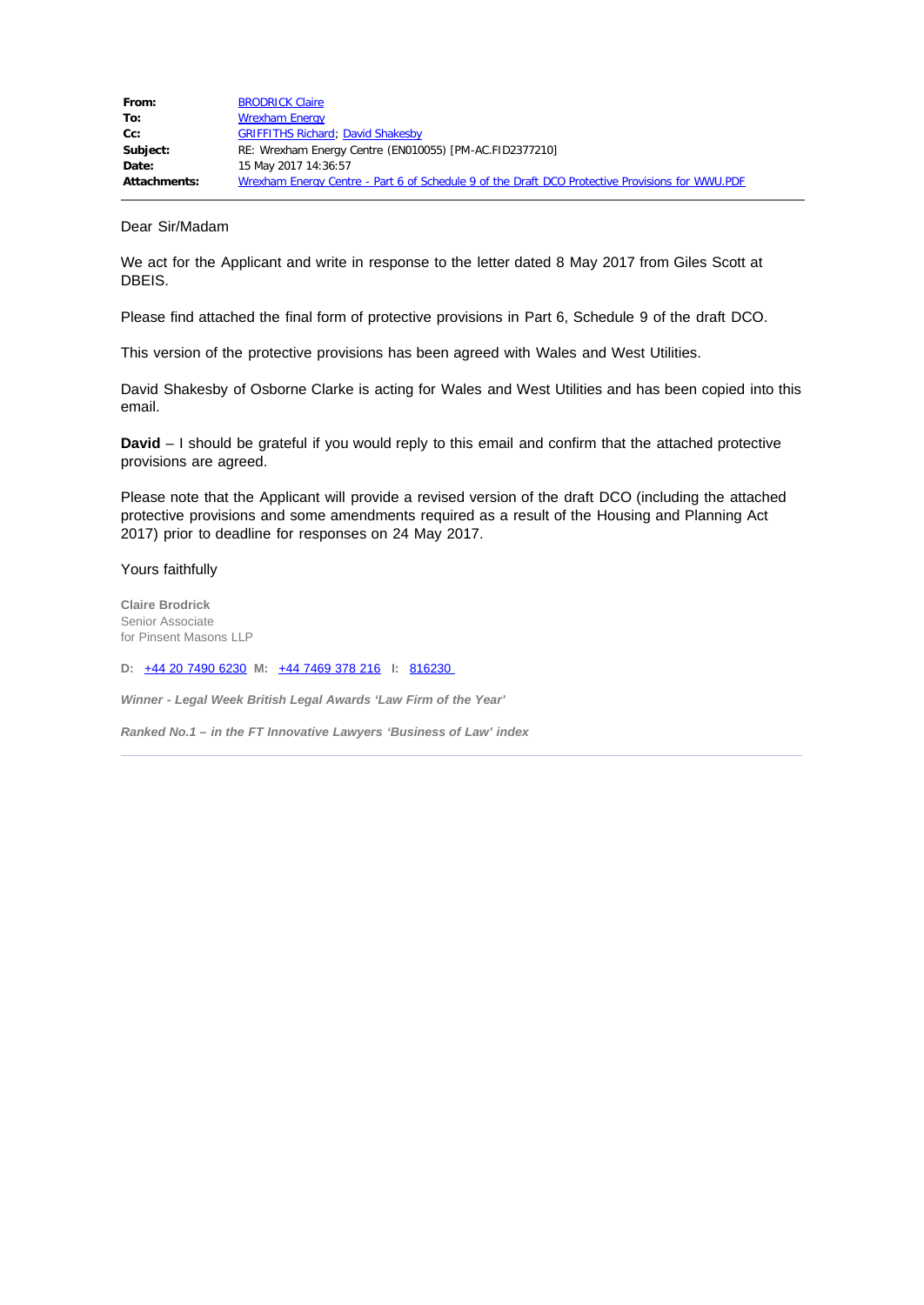# PART 6

# FOR THE PROTECTION OF WALES AND WEST UTILITIES

#### **Application**

**56.** For the protection of Wales and West Utilities as referred to in this part of this Schedule the following provisions shall, unless otherwise agreed in writing between the undertaker and Wales and West Utilities, have effect.

## **Interpretation**

**57.** In this Part of this Schedule—

"alternative apparatus" means alternative apparatus adequate to enable Wales and West Utilities to fulfil its statutory functions in a manner not less efficient than previously;

"apparatus" means any mains, pipes or other apparatus belonging to or maintained by Wales and West Utilities for the purposes of gas supply;

"authorised development" has the same meaning as in article 2 (interpretation) of this Order and (unless otherwise specified) for the purposes of this Schedule shall include the use and maintenance of the authorised development;

"functions" includes powers and duties;

"in", in a context referring to apparatus or alternative apparatus in land, includes a reference to apparatus or alternative apparatus under, over or upon land;

"security infrastructure" includes cameras, perimeter fencing, fencing and gates and any other security measures required in order to ensure an appropriate level of security in respect of the authorised development or any apparatus;

"specified work" means so much of any of the works comprised in the authorised development or activities undertaken in association with the authorised development which:

(a) are in, on or under any land purchased, leased, held, appropriated or used under this Order that are near to, or will or may affect, any apparatus the removal of which is not required under paragraph 61 of this Schedule; and/or

(b) will or may be situated within 4 metres measured in any direction of any security infrastructure belonging to or maintained by Wales and West Utilities; and/or

(c) comprise security infrastructure to be located on plot AGI1 shown on the land plans and described in the book of reference; and

"Wales and West Utilities" means Wales and West Utilities Limited (Company No. 05046791) whose registered office is at Wales & West House, Spooner Close Coedkernew, Newport, South Wales, NP10 8FZ.

## **Precedence of 1991 Act in respect of apparatus in streets**

**58.** This Part of this Schedule does not apply to apparatus in respect of which the relations between the undertaker and Wales and West Utilities are regulated by the provisions of Part 3 of the 1991 Act.

#### **Apparatus in streets subject to temporary prohibition or restriction**

**59.** Regardless of the temporary prohibition or restriction of use of streets under the powers conferred by article 11 (temporary prohibition or restriction of use of streets), Wales and West Utilities is at liberty at all times to take all necessary access across any such street and to execute and do all such works and things in, upon or under any such street as may be reasonably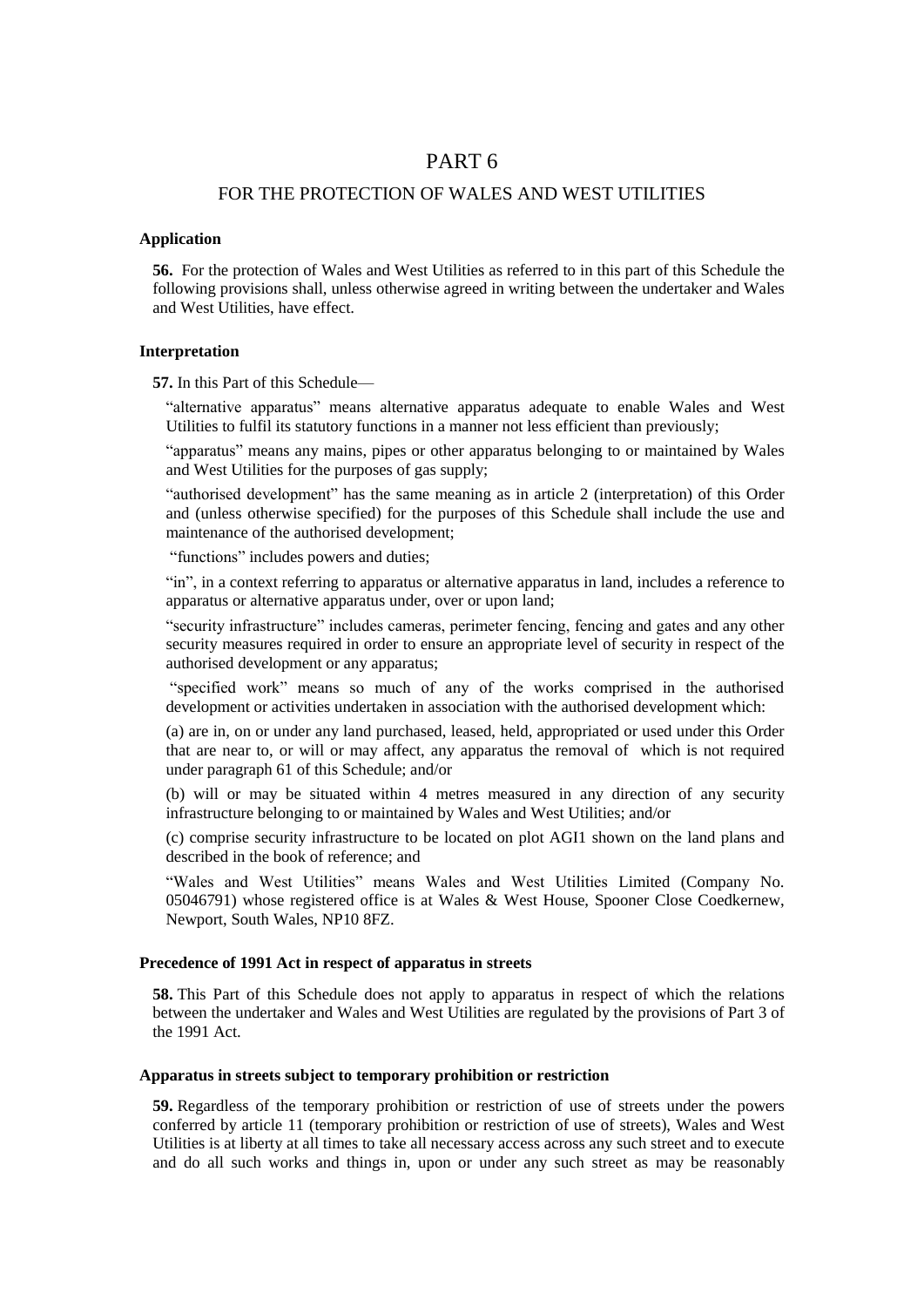necessary or desirable to enable it to maintain any apparatus which at the time of the prohibition or restriction was in that street.

#### **No acquisition etc. except by agreement**

**60.** Regardless of any provision in this Order or anything shown on the land plans, the undertaker must not acquire any apparatus otherwise than by agreement.

#### **Removal of apparatus**

**61.—**(1) If, in the exercise of the powers conferred by this Order, the undertaker acquires any interest in any land in which any apparatus is placed or over which access to any apparatus is enjoyed or requires that Wales and West Utilities' apparatus is relocated or diverted, that apparatus must not be removed under this Part of this Schedule, and any right of Wales and West Utilities to maintain that apparatus in that land and to gain access to it must not be extinguished, until alternative apparatus has been constructed and is in operation, and access to it has been provided, to the reasonable satisfaction of Wales and West Utilities in accordance with sub-paragraphs (2) to (5).

(1) If, for the purpose of executing any works in, on or under any land purchased, leased, held, appropriated or used under this Order, the undertaker requires the removal of any apparatus placed in that land, the undertaker must give Wales and West Utilities written notice of that requirement, together with a plan and section of the work proposed, and of the proposed position of the alternative apparatus to be provided or constructed and in that case (or if in consequence of the exercise of any of the powers conferred by this Order Wales and West Utilities reasonably needs to remove any of its apparatus) the undertaker must, subject to sub-paragraph (3), afford to Wales and West Utilities the necessary facilities and rights for the construction of alternative apparatus in other land of the undertaker and subsequently for the maintenance of that apparatus.

(2) If alternative apparatus or any part of such apparatus is to be constructed elsewhere than in other land of the undertaker, or the undertaker is unable to afford such facilities and rights as are mentioned in sub-paragraph (2), in the land in which the alternative apparatus or part of such apparatus is to be constructed, Wales and West Utilities must, on receipt of a written notice to that effect from the undertaker, as soon as reasonably possible use reasonable endeavours to obtain the necessary facilities and rights in the land in which the alternative apparatus is to be constructed.

(3) Any alternative apparatus to be constructed in land of the undertaker under this Part of this Schedule must be constructed in such manner and in such line or situation as may be agreed between Wales and West Utilities and the undertaker or in default of agreement settled by arbitration in accordance with article 38 (arbitration).

(4) Wales and West Utilities, after the alternative apparatus to be provided or constructed has been agreed or settled by arbitration in accordance with article 38 (arbitration), and after the grant to Wales and West Utilities of any such facilities and rights as are referred to in sub-paragraph (2) or (3), proceed without unnecessary delay to construct and bring into operation the alternative apparatus and subsequently to remove any apparatus required by the undertaker to be removed under the provisions of this Part of this Schedule.

# **Facilities and rights for alternative apparatus**

**62.—**(1) Where, in accordance with the provisions of this Part of this Schedule, the undertaker affords to Wales and West Utilities facilities and rights for the construction and maintenance in land of the undertaker of alternative apparatus in substitution for apparatus to be removed, those facilities and rights must be granted upon such terms and conditions as may be agreed between the undertaker and Wales and West Utilities or in default of agreement settled by arbitration in accordance with article 38 (arbitration).

(2)If the facilities and rights to be afforded by the undertaker in respect of any alternative apparatus, and the terms and conditions subject to which those facilities and rights are to be granted, are in the opinion of the arbitrator less favourable on the whole to Wales and West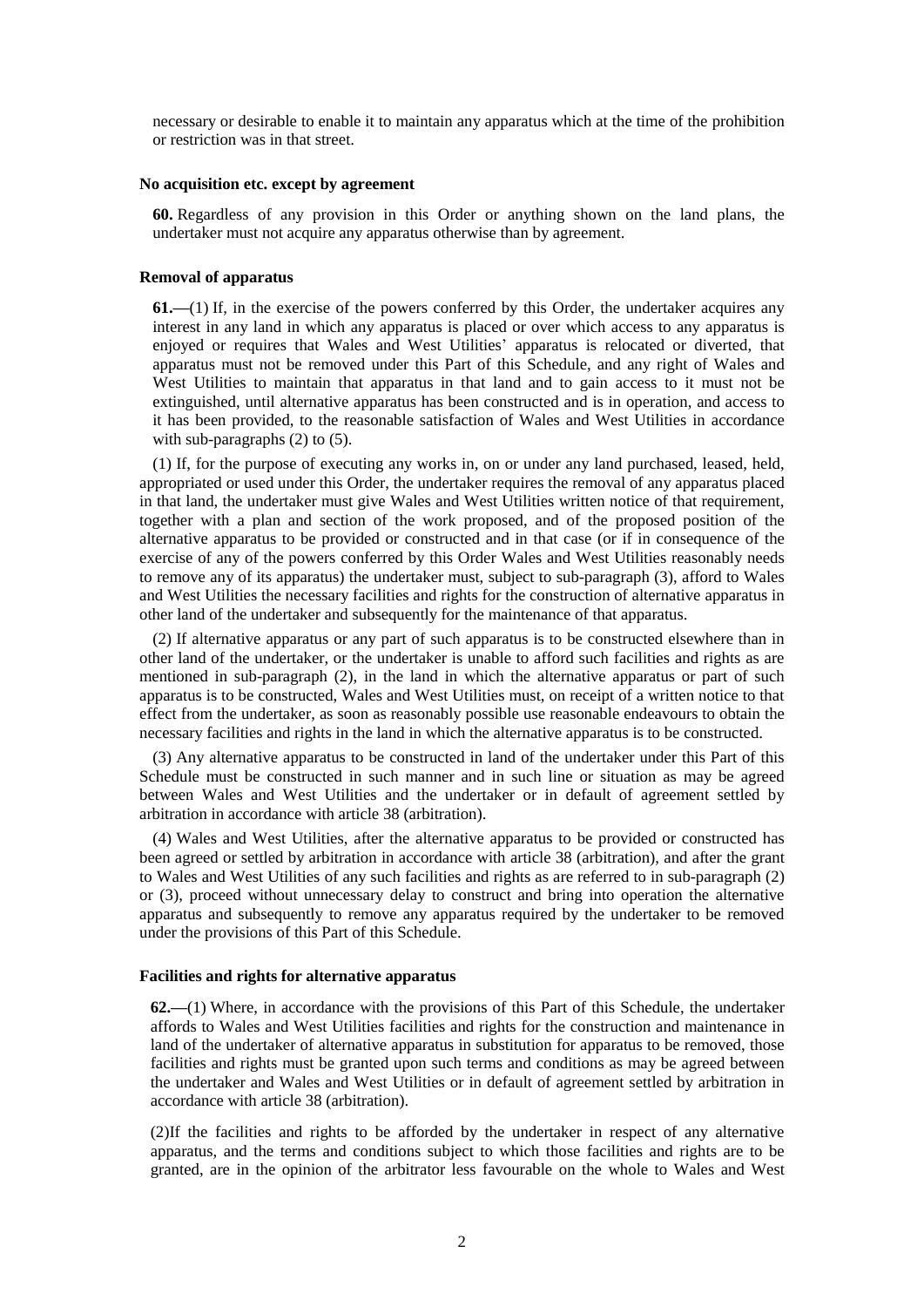Utilities than the facilities and rights enjoyed by it in respect of the apparatus to be removed and the terms and conditions to which those facilities and rights are subject, the arbitrator must make such provision for the payment of compensation by the undertaker to Wales and West Utilities as appears to the arbitrator to be reasonable having regard to all the circumstances of the particular case.

## **Retained apparatus**

**63—**(1) Not less than 42 days before the commencement of any specified work the undertaker must submit to Wales and West Utilities a plan, section and description of the specified work to be executed.

(2)Those specified works must be executed only in accordance with the plan, section and description submitted under sub-paragraph (1) and in accordance with such reasonable requirements (including but not limited to the form, location and specification of security infrastructure to be located on plot AGI1 shown on the land plans and described in the book of reference) as may be made in accordance with sub-paragraph (4) by Wales and West Utilities for:

- (a) the alteration or otherwise for the protection of the apparatus, or for securing access to it; and/or
- (b) the alteration or otherwise for the protection of any security infrastructure belonging to or maintained by Wales and West Utilities; and/or
- (c) the provision, construction, installation or erection of any security infrastructure to be located on Plot AGI1 shown on the land plans and in the Book of Reference.

(3) Wales and West Utilities is entitled to watch and inspect the execution of any specified work.

(4) Any requirements made by Wales and West Utilities under sub-paragraph (2) must be made within a period of 42 days beginning with the date on which a plan, section and description under sub-paragraph (1) are submitted to it.

(5) If Wales and West Utilities in accordance with sub-paragraph (4) and in consequence of the works proposed by the undertaker, reasonably requires the removal of any apparatus and gives written notice to the undertaker of that requirement, paragraphs 61 and 62 apply as if the removal of the apparatus had been required by the undertaker under paragraph 61(2).

(5) Nothing in this paragraph precludes the undertaker from submitting at any time or from time to time, but in no case less than 28 days before commencing the execution of any specified work, a new plan, section and description instead of the plan, section and description previously submitted, and having done so the provisions of this paragraph apply to and in respect of the new plan, section and description.

(6) The undertaker is not required to comply with sub-paragraph (1) in the event of any specified work necessary to maintain:

- (a) the authorised development (but only after it has been constructed); or
- (b) works undertaken in association with the authorised development on plot AGI1 shown on the land plans and described in the book of reference (but only after such works have been constructed)

in a case of emergency reference but in that case it must give to Wales and West Utilities notice as soon as is reasonably practicable and a plan, section and description of those specified works as soon as reasonably practicable subsequently and must comply with sub-paragraph (2) in so far as is reasonably practicable in the circumstances.

#### **Expenses and costs**

**64.—**(1) Subject to the following provisions of this paragraph, the undertaker must repay to Wales and West Utilities the reasonable expenses incurred by Wales and West Utilities in, or in connection with, the inspection, removal, alteration or protection of any apparatus or security